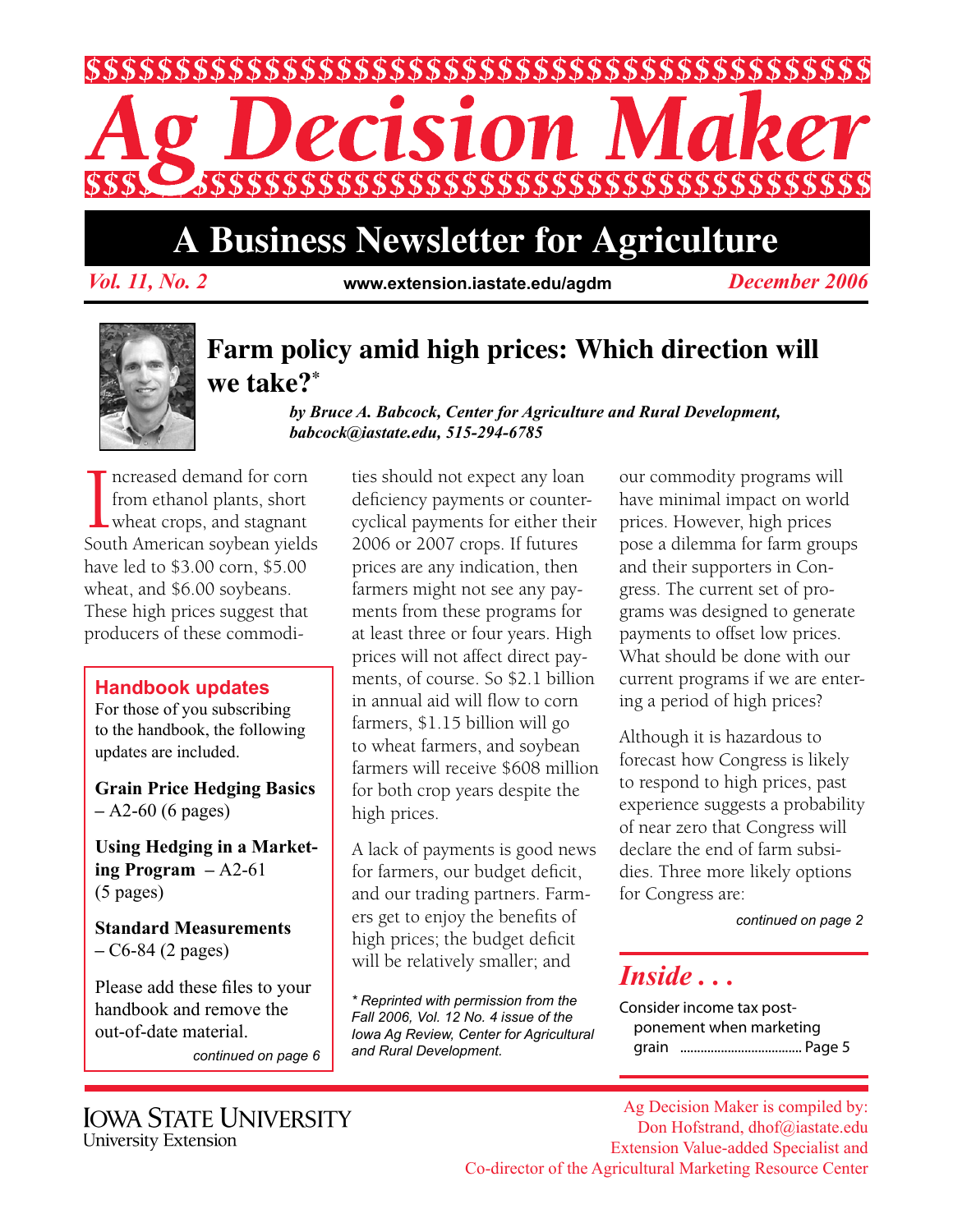### ;\$\$\$\$\$\$\$\$\$\$\$\$\$\$\$\$\$\$\$\$\$\$\$\$\$\$\$\$\$\$\$

*Farm policy amid high prices: Which direction will we take?, continued from page 1*

1. Declare victory over low prices but keep current programs and associated target prices in place just in case this victory is short-lived.

2. Keep current programs but raise target prices for all crops or for those crops that would not otherwise receive payments.

3. Change farm programs so that they provide a better financial safety net, with payments arriving when they are needed.

Before turning to a more detailed look at each of these options, it might be instructive to see how Congress responded with changes in farm legislation in earlier periods of high prices.

#### Responses to High Prices in Previous Farm Bills

The commodity price boom in the mid-1970s resulted in support levels that were far below market prices. Congress responded with farm legislation in 1973, 1977, and 1981 that increased loan rates and target prices. Before the boom, corn loan rates were \$1.35/bu. At their peak, loan rates hit \$2.55/ bu. Target prices for corn increased from \$1.38/bu to a peak of \$3.03/bu. The most common justification for this rapid increase in price supports was to combat rising production costs.

In 1995, Congress was again faced with a choice about what to do in a period when market prices were above price support levels. At that time, strong export demand, a weak dollar, and produc-

tion problems resulted in high prices in 1995 and 1996. Prices also were expected to remain strong for several years. Congress responded quite differently with the 1996 farm bill. Rather than raise target prices, Congress eliminated the deficiency payment program and funded the direct payment program, assuring farmers of payments during what was expected to be a strong price period.

The graph shows the history of total support levels and market prices for corn through 2005. (The pictures for wheat and cotton are similar.) The run-up in market prices during the 1970s was closely followed by a runup in support levels. The run-up in prices in the mid-1990s actually resulted in a brief decline in support, until the market loss assistance payments were paid out in 1998. The maintenance of support levels in 2002 is clearly revealed.

It is interesting to consider what U.S. agriculture would look like today had Congress simply left support prices at their 1970 levels. The overall pattern of market prices for corn would look largely as it does in the graph, with some exceptions. High government support prices in the early 1980s undoubtedly expanded planted acreage, but annual set-asides somewhat counteracted these effects. The large buildup of stocks in the mid-1980s kept prices from rising higher than they otherwise would have in the drought year of 1988. And prices would not have risen as high as they did in the drought year of 1983 except for the large acreage reduction effort that year. But, especially since 1996, the overall pattern of prices and production have been largely unaffected by the billions of dollars in federal support given to corn farmers over this period. That is, if government had chosen to wean farmers from support in 1972, the U.S. Corn Belt would look mostly like it does today. The large run-up in commodity prices in the 1970s would have occurred. And we still would have had the farm crises in the mid-1980s, high prices in the mid-1990s, low prices in the late 1990s, and bum-

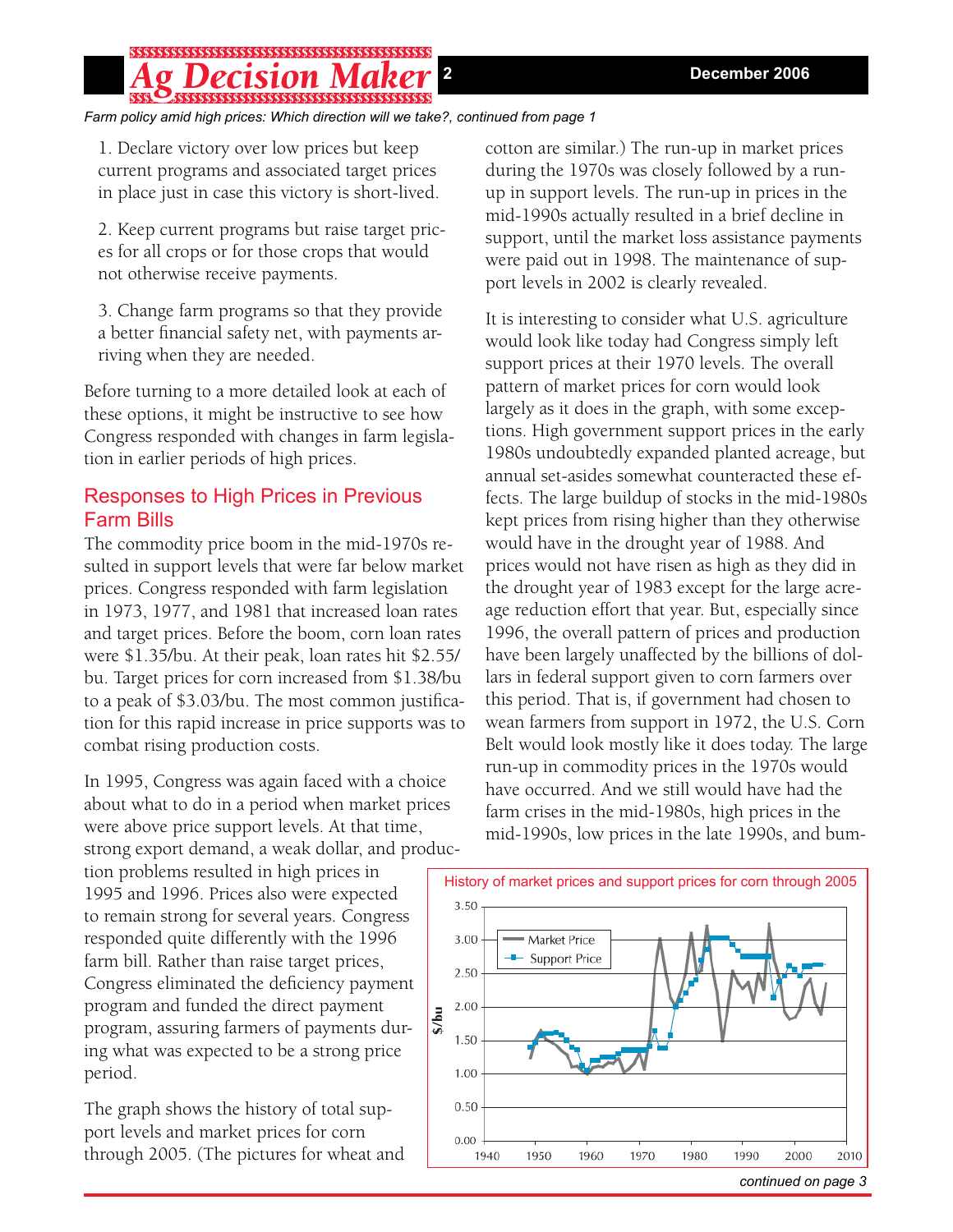### $\begin{smallmatrix} & \bullet\end{smallmatrix}\begin{smallmatrix} & \bullet\end{smallmatrix}\begin{smallmatrix} & \bullet\end{smallmatrix}\begin{smallmatrix} & \bullet\end{smallmatrix}\begin{smallmatrix} & \bullet\end{smallmatrix}\begin{smallmatrix} & \bullet\end{smallmatrix}\begin{smallmatrix} & \bullet\end{smallmatrix}\begin{smallmatrix} & \bullet\end{smallmatrix}\begin{smallmatrix} & \bullet\end{smallmatrix}\begin{smallmatrix} & \bullet\end{smallmatrix}\begin{smallmatrix} & \bullet\end{smallmatrix}\begin{smallmatrix} & \bullet\end{smallmatrix}\begin{smallmatrix} & \bullet\end{smallmatrix}\begin{smallmatrix} & \bullet\end{smallmatrix}\begin{smallmatrix} & \bullet\end{smallmatrix}\begin{smallmatrix} & \bullet\$

*Farm policy amid high prices: Which direction will we take?, continued from page 2*

per corn crops in 1994, 2004, and 2005. Ultimately, what we have to show for the billions of dollars that have been spent supporting corn farmers are perhaps a bit higher corn production, somewhat higher land prices and wealthier landowners, and some cases in which farmers' transition out of agriculture was made easier by payments. Whether these accomplishments are enough to justify the costs is an open question, but it is important to keep these long-run impacts in mind as we decide what to do with the next farm bill.

#### Three Alternative Paths

#### *Extend the 2002 Farm Bill*

For all the domestic and international criticism aimed at the 2002 farm bill, extension of its commodity provisions would represent a move to a free-market program regime for corn, soybeans, and wheat. The impact of the biofuels boom on the demand for corn should mean that market prices for all three commodities could remain above levels that trigger countercyclical and loan deficiency payments at current target prices and loan rates. Direct payments would still flow to producers, but these payments have little effect on planting decisions.

Maintenance of current target prices and loan rates would also give Congress and farmers assurance that a repeat of the late 1990s could not occur. Elimination of the deficiency payment program in 1996 left only the nonrecourse loan program and AMTA (Agricultural Market Transition Act) payments to cushion the blow of low prices. Congress felt that this was an inadequate cushion and passed emergency payments beginning in 1998 and made permanent this level of support with the countercyclical payment program in 2002. Maintenance of current programs at current target prices would mean that if prices were to return to the low levels of the late 1990s, then farmers would be assured of large payments.

Depending on the intricacies of budget scoring, holding the line on target prices could free up funds for use in other areas of the farm bill, such as conservation, research, energy, nutrition, and rural development, where a good case can be made for spending scarce public funds on programs that serve broad public interests.

The most vocal advocate for extension of current provisions of the farm bill is the American Farm Bureau Federation. It will be interesting to see if Farm Bureau's position will change this winter given that its farmer members who grow corn, soybeans, and wheat will be receiving few payments over the next few years.

#### *Raise Target Prices*

An alternative to simply extending current provisions is to keep current programs but to "rebalance" target prices. Soybean and wheat growers have received almost no support from countercyclical payments since this program's inception, and corn farmers should not expect to see any support for the next few years. But rice and cotton producers likely will continue to receive both marketing loans and countercyclical payments.

Already, the National Association of Wheat Growers is advocating a 24 percent increase in the wheat target price. The two justifications they give for this proposed increase are that the current target price is too low given current market prices and that wheat farmers have simply not received their fair share of payments. The American Soybean Association in an October 12 press release asks "Congress to correct inequities under the current Farm Bill where target prices for oilseed crops are disproportionately low compared to other program crops."

A rebalancing of target prices requires some idea of what should be in balance. Should target prices be set so that per-acre payments are equalized? Should they be set to reflect past market prices? Should target prices reflect production costs somehow? Or should they be balanced to minimize their impact on planting decisions? When target prices are rebalanced, should cotton and rice prices be lowered or should we only consider increasing support levels?

A more fundamental question that should be addressed before target prices are raised is what ex-